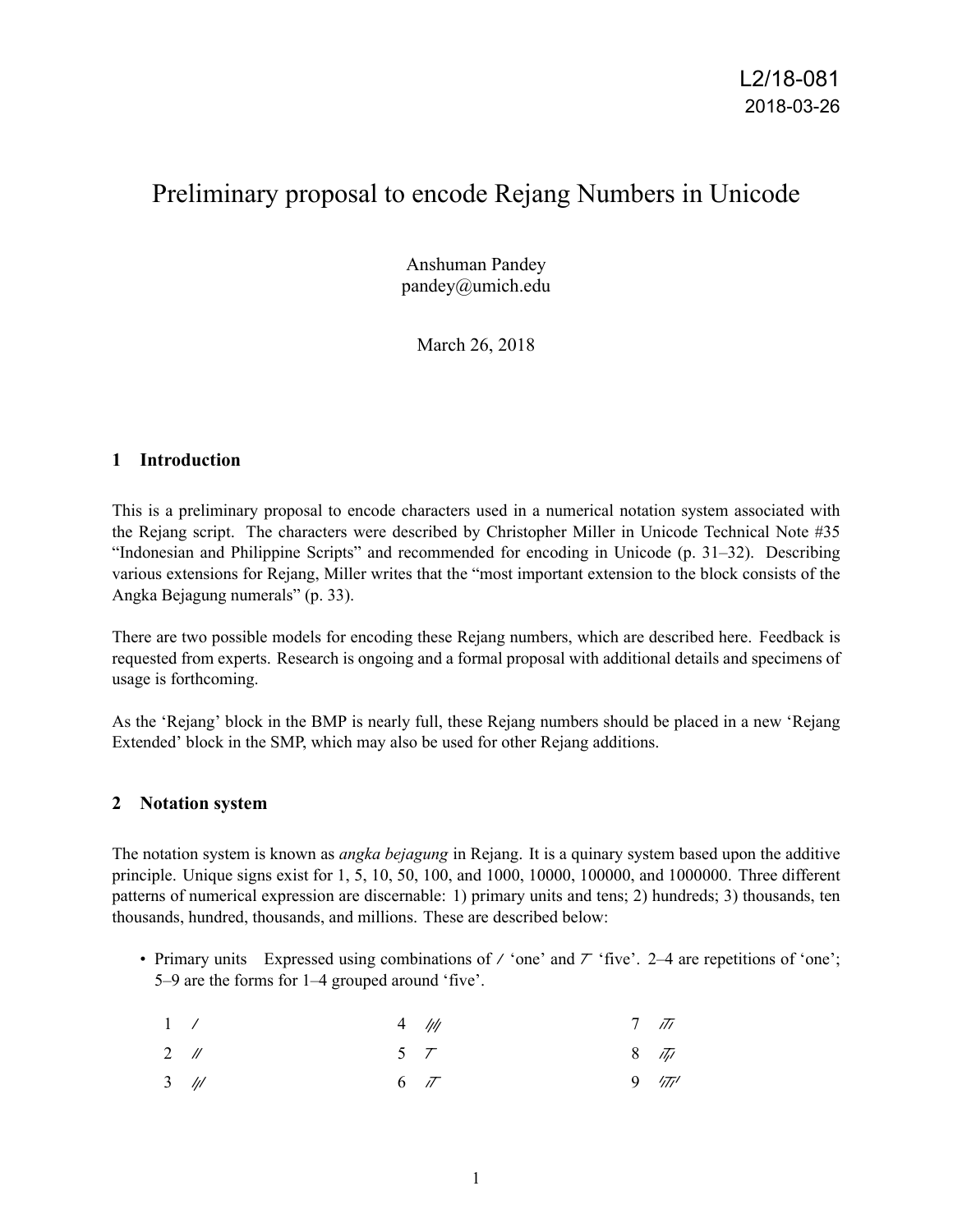• Tens Expressed using combinations of  $\sigma$  'ten' and  $\Theta$  'fifty'. 20–40 are repetitions of 'ten'; 50–90 are the forms for 10–40 grouped around 'ten'.

| $10 \leq \epsilon$ | $40\frac{9}{9}$          |  | 70 $\sigma \oplus \sigma$                 |
|--------------------|--------------------------|--|-------------------------------------------|
| $20 \, d \, d$     | 50 $\oplus$              |  | 80 $d\oplus d$                            |
| $30 \frac{9}{3}$   | $60 \quad \oplus \sigma$ |  | $90 \quad \cancel{\#} \oplus \cancel{\#}$ |

• Place values of the tens are written using the signs for the tens along with subjoined, reduced, or rearranged forms of signs for the primary units:

| $11 \frac{d}{ }$ | $14 \frac{q}{\sqrt{2}}$ | 17 $\cancel{f}$ |                         |
|------------------|-------------------------|-----------------|-------------------------|
| $12 \frac{d}{d}$ | 15 $\neq$               |                 | 18 $\frac{1}{2}$        |
| 13 $, 4$         | 16 $\cancel{\epsilon}$  |                 | 19 $\frac{g}{\sqrt{n}}$ |

• Hundreds One hundred is produced using the base sign  $\times$  to which the sign  $\sigma$  or  $\sigma$  is attached. The sign for  $\chi^2$  'two hundred' is produced by adding a diagonal stroke to the top extender of 'one hundred'. That for  $\oint$  'three hundred' is derived from 'two hundred' through the addition of a stroke through the circle. The rest of the hundreds are written using combinations of  $\cancel{\mathcal{S}}$  one hundred,  $\cancel{\mathcal{S}}$  two hundred,  $\cancel{\mathcal{S}}$ three hundred. The unit is tabulated in groups of three: 100–300 using the base signs; 400–600 using 'three hundred' + the base signs; 700–900 using 'six hundred' + the base signs. The sequences are written close together to indicate that they belong to a group, eg.  $\oint \phi$  instead of  $\oint \phi$ .

| $100 \times$               | 400 $\cancel{\mathcal{Z}}$ |  | $700 \times 100$  |
|----------------------------|----------------------------|--|-------------------|
| 200 $\cancel{x}$           | 500 $\cancel{\mathcal{E}}$ |  | $800 \approx 100$ |
| 300 $\cancel{\mathcal{E}}$ | $600 \approx$ \$           |  | $900 \, 88$ \$    |

• Thousands This is produced using the sign / beneath which a dot, is placed for marking 1000. The numbers of this unit are written using repetitions of / one thousand. The sequences are written closely together to indicate that they belong to a group, eg.  $\frac{1}{1}$  instead of  $\frac{1}{1}$ .

| 1,000      |               | $4,000$ $\frac{1}{10}$            | $7,000$ $\frac{\frac{1}{100}}{100}$ |           |
|------------|---------------|-----------------------------------|-------------------------------------|-----------|
| $2,000$ // |               | $5,000$ $\frac{\frac{1}{11}}{11}$ | $8,000$ $\frac{\frac{1}{100}}{100}$ |           |
| 3,000      | $\frac{1}{2}$ | $6,000$ $\frac{1}{100}$           | 9,000                               | !!!!!!!!! |

• Ten thousands 10,000 is represented using the sign  $\mu$  'ten thousand'. This sign is based upon / 'one thousand' with the addition of a diagonal check mark at the top right. This check mark serves as a unit mark for orders of the thousands. Multiples other than 10,000 are not attested, but the pattern would follow that of the thousands. Also, it is likely that the sequences are written closely together to indicate that they belong to a group.

| 10,000 $\mathcal{N}$ | $40,000$ MMM   |                       | 70,000 MMMMMM          |
|----------------------|----------------|-----------------------|------------------------|
| $20,000$ MM          | $50,000$ MNNNN |                       | $80,\!000$ MMMMMMM     |
| 30,000 MM            |                | $60,000$ <i>MMMMM</i> | 90,000 <i>MMMMMMMN</i> |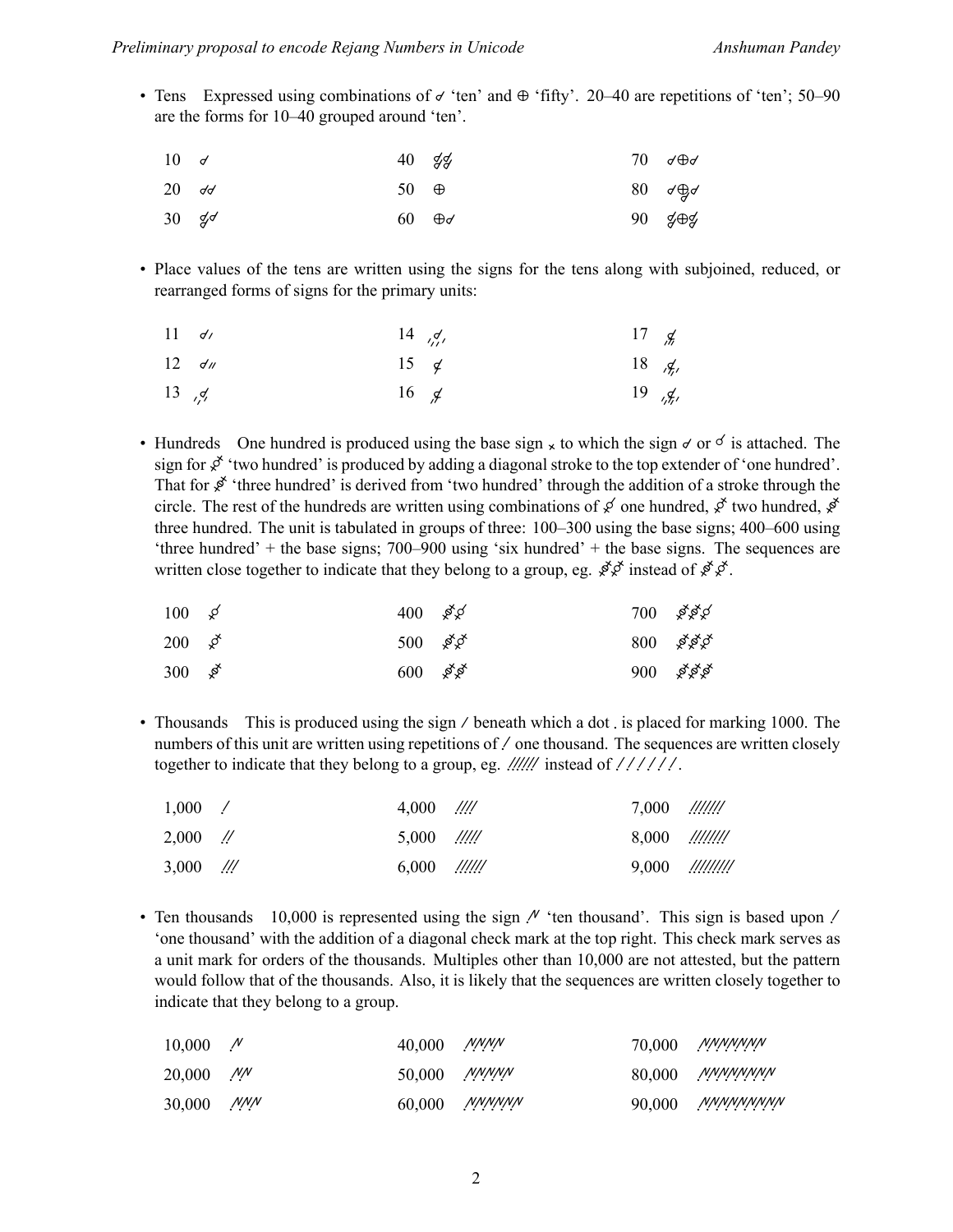• Hundred thousands 100,000 is represented using the sign  $\mathcal{M}$  'hundred thousand'. This sign is based upon  $\ell$  'one thousand' with the addition of two check marks at the top right (or alternately, by the addition of one check mark to  $\ell'$  'ten thousand'). Multiples other than 100,000 are not attested, but the pattern would follow that of the thousands. Following the pattern for other orders of thousand, sequences of this unit are written closely together to indicate grouping.

| 100,000 | $\mathcal{M}$ | $400,000$ <i>MMMM</i> |                  | 700,000  | <i>wwwwwww</i> |
|---------|---------------|-----------------------|------------------|----------|----------------|
| 200,000 | /W/W          |                       | $500,000$ MMMMM  | $\cdots$ |                |
| 300,000 | <i>NNNN</i>   |                       | $600,000$ MMMMMM |          |                |

• Millions 1,000,000 is represented using the sign  $\mathcal{M}$  'one million'. This sign is based upon  $\mathcal{N}$  'one thousand' with the addition of three check marks at the top right (or alternately, by the addition of one check mark to  $\mathcal{M}'$  'hundred thousand'). Multiples other than 1,000,000 are not attested, but the pattern would follow that of the thousands. Sequences are written closely together to indicate that they belong to a group.

| 1,000,000 | МW     | 4,000,000 | /W/W/W/W      | $\cdots$ |
|-----------|--------|-----------|---------------|----------|
| 2,000,000 | /w//w  | 5,000,000 | ,www.ww.ww    |          |
| 3,000,000 | /w/w/w | 6,000,000 | /w/w/w/w/w/w/ |          |

These are encoded as atomic characters. It could be possible to use multiple instances of  $\ell$  in plain text, but this approach does not provide for the space adjustments between the characters. It also disrupts the sequence at end of line.

## **3 Encoding Model**

Miller noted that the signs for *angka bejagung* can be "decomposed into eight base symbols"; however, "the complex manners in which they are combined may justify treating at least some, if not all of them, as single compound glyphs with their individual code points" (p. 33). Although Miller does not specify the eight, the following base symbols are identifiable:  $\ell$  'one',  $\ell$ , 'five',  $\sigma$  'ten',  $\Theta$  'fifty',  $\phi$  'one hundred',  $\ell$  'one thousand'. Encoding these is not sufficient. Based upon the patterns described above, there are two possible models for encoding the signs:

## **3.1 Model #1**

This approach takes into consideration the positioning and grouping of signs.

• Primary units Although written using  $\ell$  'one' and  $\tau$  'five', the positioning of  $\ell$  in various combinations does not permit a model that uses only 'one' and 'five'. For example, 9 is not simply the linear  $\tau / \psi$  ( $\tau$  'five' +  $\psi$  'four'), but  $\sqrt{\pi}$ , in which the instances of / are clustered around  $\tau$ , but with adjustments to size and position. Therefore, it is practical to encode the numbers 1–9 as atomic characters: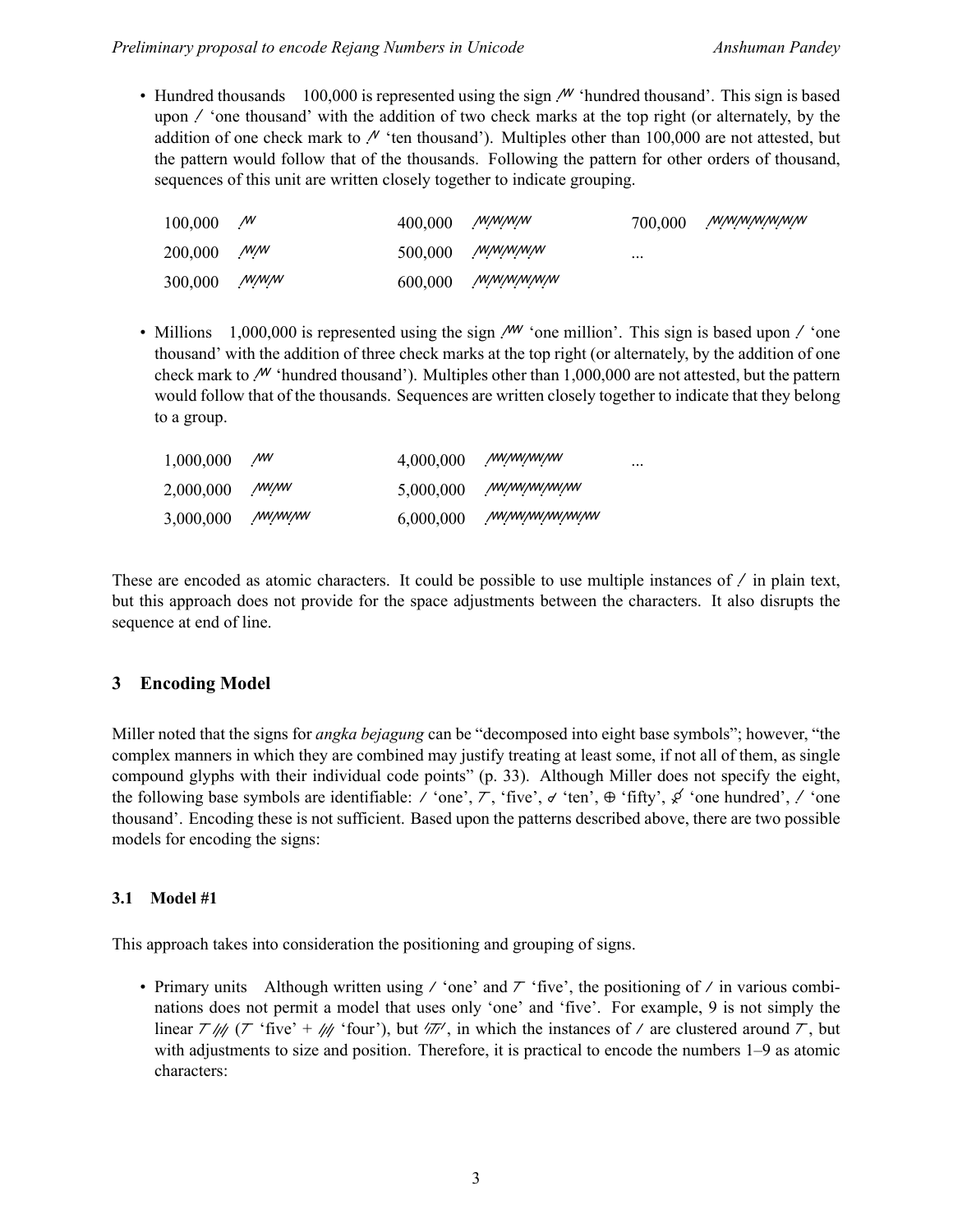| Glyph     | Character name             | Value                       |
|-----------|----------------------------|-----------------------------|
|           | <b>REJANG NUMBER ONE</b>   |                             |
| //        | <b>REJANG NUMBER TWO</b>   | $\mathcal{D}_{\mathcal{L}}$ |
|           | <b>REJANG NUMBER THREE</b> | 3                           |
| ////      | <b>REJANG NUMBER FOUR</b>  | 4                           |
| $\tau$    | <b>REJANG NUMBER FIVE</b>  | 5                           |
| $\bar{U}$ | <b>REJANG NUMBER SIX</b>   | 6                           |
| īTī       | <b>REJANG NUMBER SEVEN</b> | 7                           |
| 1/1       | <b>REJANG NUMBER EIGHT</b> | 8                           |
| יודוי     | <b>REJANG NUMBER NINE</b>  | 9                           |

• Tens Following the pattern of the primary units, the tens are written using  $\sigma'$  ten' and  $\Theta'$  fifty'. For this unit also, the positions of  $d$  do not permit a model that uses only 'ten' and 'fifty'. Such a model would work for 70, eg.  $\sigma \oplus \sigma$  could be composed as  $\prec \sigma$ ,  $\oplus$ ,  $\sigma >$ , but such an approach does not work for 80  $\sigma$  $\oplus$  $\sigma$ . If 20 were written as \*  $\sigma$  instead of  $\sigma$ , then an opportunity to produce 30 as \*  $\leq$ ,  $\sigma$  > or 90 as \*< $\leq$ ,  $\oplus$ ,  $\leq$ > might be possible. It is impractical to represent some tens as composites of primitives and some as distinctive signs. Therefore, it is sensible to treat the signs for  $10-90$  as atomic characters.

| Glyph    | Character name               | Value |
|----------|------------------------------|-------|
| d        | <b>REJANG NUMBER TEN</b>     | 10    |
| dd       | <b>REJANG NUMBER TWENTY</b>  | 20    |
| ą√       | <b>REJANG NUMBER THIRTY</b>  | 30    |
| ф        | <b>REJANG NUMBER FORTY</b>   | 40    |
| ⊕        | <b>REJANG NUMBER FIFTY</b>   | 50    |
| ⊕⊄       | <b>REJANG NUMBER SIXTY</b>   | 60    |
| √⊕∂      | <b>REJANG NUMBER SEVENTY</b> | 70    |
| ४⊕ू<br>् | <b>REJANG NUMBER EIGHTY</b>  | 80    |
|          | <b>REJANG NUMBER NINETY</b>  | 90    |

• Composites of the primary units and tens These values are expressed using the tens and subjoined forms of the primary units. For example, 16 is represented as  $\chi$ , not as  $\sigma/\tau$ . Given the positioning of the primary units with regard to the tens, the signs for the former may be considered as modifiers. It is practical to encode them as combining signs that attach to a base number. For example,  $\chi$  would be encoded using the sequence  $\leq d$  'ten',  $\circ$  combining 'six'>.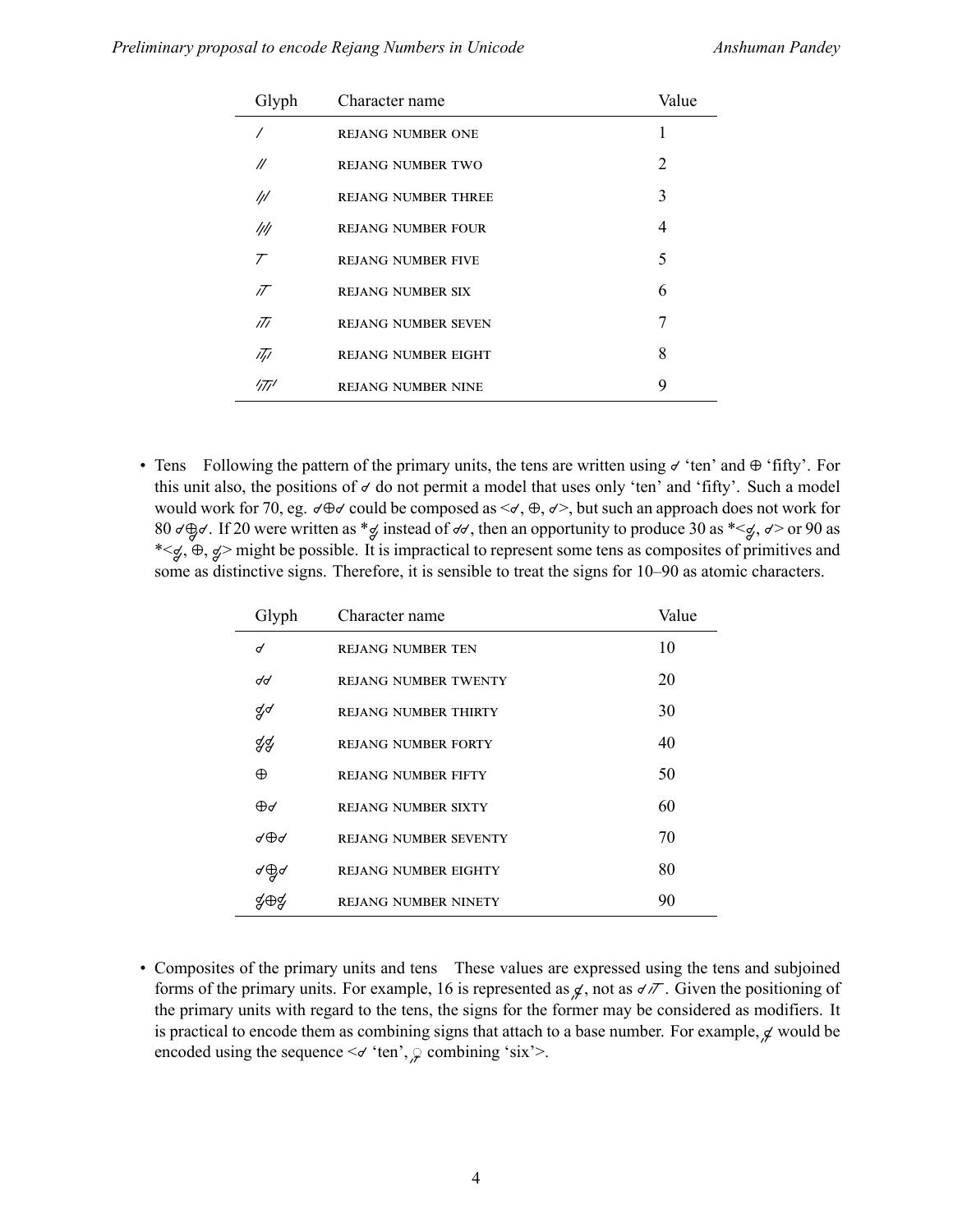| Glyph      | Character name                       | Value |
|------------|--------------------------------------|-------|
| $\circ$    | REJANG NUMBER COMBINING ONE          |       |
| $\bigcirc$ | REJANG NUMBER COMBINING TWO          | 2     |
| 1,9        | <b>REJANG NUMBER COMBINING THREE</b> | 3     |
| 2          | REJANG NUMBER COMBINING FOUR         | 4     |
| ာ          | <b>REJANG NUMBER COMBINING FIVE</b>  | 5     |
| ₽          | REJANG NUMBER COMBINING SIX          | 6     |
| Ж          | <b>REJANG NUMBER COMBINING SEVEN</b> | 7     |
| ,Ş,        | REJANG NUMBER COMBINING EIGHT        | 8     |
|            | REJANG NUMBER COMBINING NINE         | 9     |

• Hundreds Although  $\cancel{\epsilon}$  one hundred could be decomposed into  $\times$  and the sign  $\acute{\circ}$  or  $\acute{\circ}$ , the unit should be considered an atomic sign for 100. Similarly,  $\vec{x}$  two hundred and  $\vec{x}$  three hundred should be treated atomically. The linear positioning of these signs permits a model that uses the above three characters. For example,  $\oint \oint$  500 would be composed as  $\leq \oint$  three hundred,  $\oint$  two hundred>. This approach reduces the need to encode 100–900 as atomic characters, and only requires characters for 100–300.

| Glyph | Character name                   | Value |
|-------|----------------------------------|-------|
|       | REJANG NUMBER ONE HUNDRED        | 100   |
|       | <b>REJANG NUMBER TWO HUNDRED</b> | 200   |
|       | REJANG NUMBER THREE HUNDRED      | 300   |

• Thousands using 'one thousand'. For example, 6000 is . This reduces the need to encode 1000-9000 atomically, and requires only a character for the sign 1000 'one thousand'.

| Glyph | Character name             | Value |
|-------|----------------------------|-------|
|       | REJANG NUMBER ONE THOUSAND | 1,000 |

• Ten thousands The sign  $\ell$  is derived from  $\ell$  with the addition of a  $\ell$  check mark. Despite the potential to decompose the sign into two primitives, it is practical to consider it an atomic character. The model for the ten thousands is the same for the thousands. This reduces the need for atomically encoding signs for 10000–90000, and requires only the character 'ten thousand'.

| Glyph | Character name             | Value  |
|-------|----------------------------|--------|
|       | REJANG NUMBER TEN THOUSAND | 10,000 |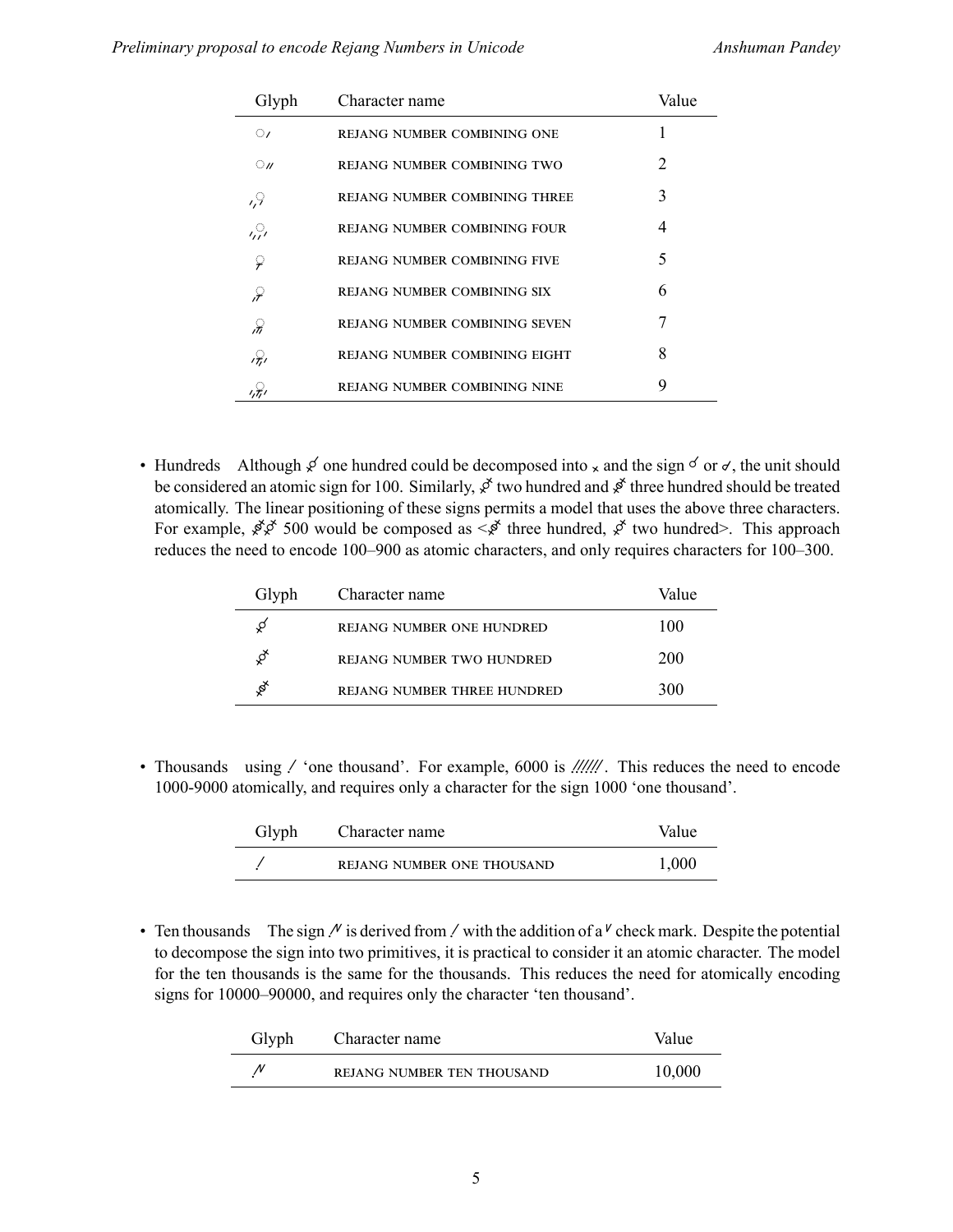• Hundred thousands The sign  $\ell$  is derived from  $\ell$  with the addition of two  $\ell$  check marks. Despite the potential to decompose the sign into two primitives, it is practical to consider it an atomic character. The model for the hundred thousands is the same for the thousands. This reduces the need for atomically encoding signs for 100000–900000, and requires only the character 'hundred thousand'.

| Glyph | Character name                 | Value   |
|-------|--------------------------------|---------|
| W     | REIANG NUMBER HUNDRED THOUSAND | 100,000 |

• Millions The sign  $\mu$  is derived from  $\mu$  with the addition of three  $\mu$  check marks. Despite the potential to decompose the sign into two primitives, it is practical to consider it an atomic character. The model for the millions is the same for the thousands. This reduces the need for atomically encoding signs for 1000000–9000000, and requires only the character 'one million'.

| Glyph | Character name            | Value     |
|-------|---------------------------|-----------|
| МW    | REIANG NUMBER ONE MILLION | 1,000,000 |

• Number joiner The sequences are written close together to indicate that they belong to a group, rather than being separated by a normal space. Therefore, sequences of characters of the same unit of the hundreds and higher orders may be indicated by the use of a script-specific number joiner:

| Glyph                               | Character name              | Value |
|-------------------------------------|-----------------------------|-------|
| ,,,,,,<br><b>RNJ</b><br>$1 - 1 - 1$ | <b>REJANG NUMBER JOINER</b> |       |

This number joiner is placed between two characters of the same unit:

- $-500 \cancel{\cancel{\mathcal{E}}} \cancel{\cancel{\mathcal{E}}}$ :  $\lt \cancel{\mathcal{E}}$ , joiner,  $\cancel{\mathcal{E}}$
- **–** 8000 :////////: </, joiner, /, joiner, /, joiner, /, joiner, /, joiner, /, joiner, />
- $-60,000$  *MMMM: <M*, joiner, M, joiner, M, joiner, M, joiner, M = 0.000 MMM: <M, ioner,  $\sim$

### **3.2 Model #2**

This approach provides for a linear representation of numbers that does not account for the positioning and grouping features. A minimal set of characters are required and the positioning features would be handled as ligatures of a sequence of signs. The difference between this and the previous model is the representation of the primary units, tens, and place values of the tens.

• Primary units The linear model requires only  $\ell$  'one' and  $\ell$  'five'. For example, 9 would be produced using the sequence  $\langle \mathcal{T}^*$  'five' +  $\mathcal{N}$  'one' +  $\mathcal{N}$ 'one' +  $\mathcal{N}$ 'one' >, where the linear form  $\mathcal{T}$ //// would be rendered as the ligature  $\frac{1}{\sqrt{7}}$ .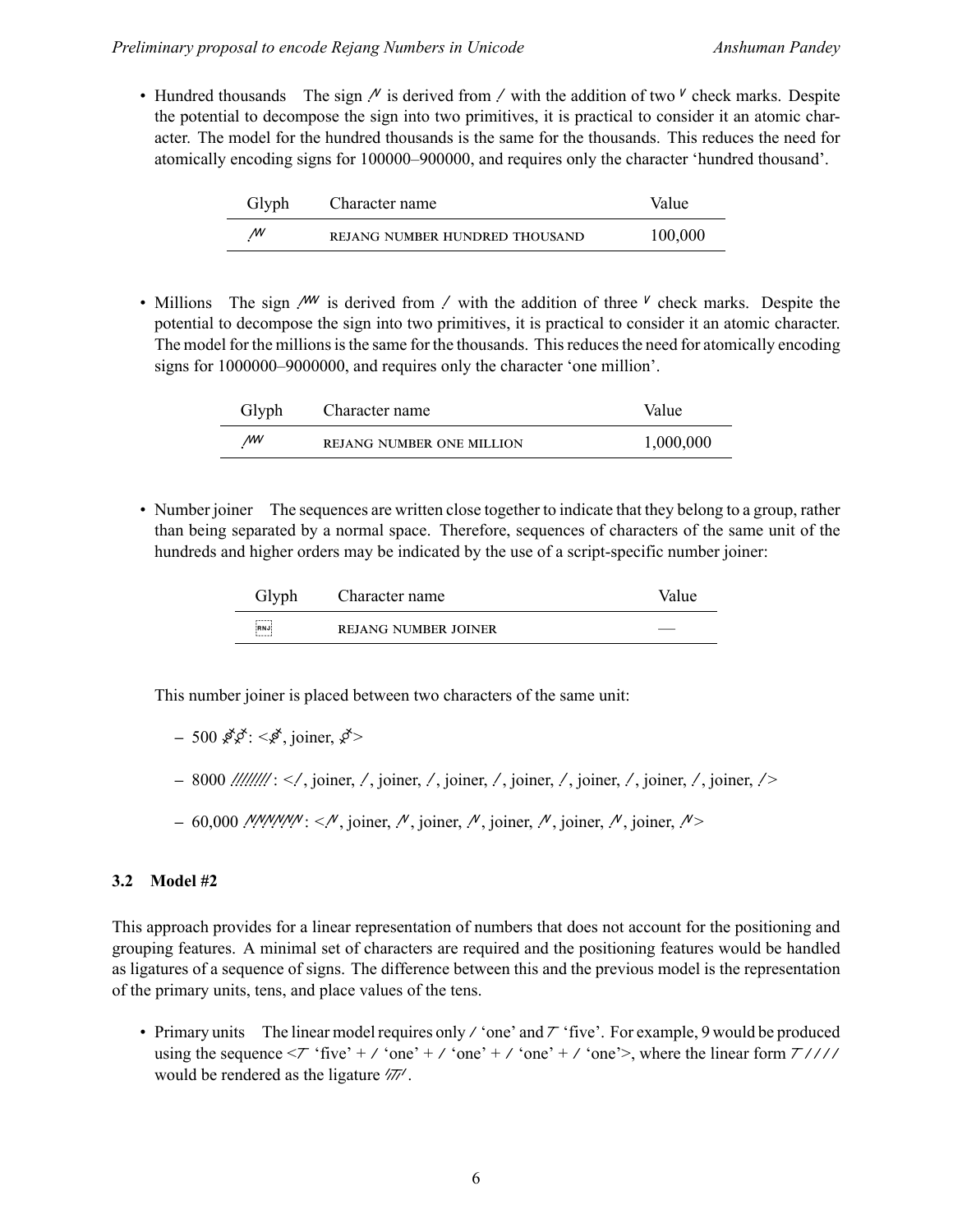| Glyph | Character name            | Value |
|-------|---------------------------|-------|
|       | <b>REJANG NUMBER ONE</b>  |       |
|       | <b>REJANG NUMBER FIVE</b> |       |

• Tens The tens would be produced using two characters:  $\sigma'$  ten' and  $\Theta'$  fifty'. The number 70 would be expressed as  $\leq \oplus$  'fifty' +  $\check{\sigma}$  'ten' +  $\check{\sigma}$  'ten' >, and rendered as  $\check{\sigma} \oplus \check{\sigma}$ .

| Glyph | Character name             | Value |
|-------|----------------------------|-------|
|       | <b>REJANG NUMBER TEN</b>   | 10    |
| ⊕     | <b>REIANG NUMBER FIFTY</b> | 50    |

- Composites of the primary units and tens These values would be expressed using the characters for the tens followed by those for the primary units: 16 would be  $\leq d$  'ten' +  $\tau$  'five' +  $\prime$  'one'>, which is rendered as  $\cancel{q}$ .
- The hundreds, thousands, ten thousands, hundred thousands, and millions would be represented using the characters specified for Model #1.
- The number joiner may be used for controling ligatures.

## **4 Acknowledgments**

This project was made possible in part by a grant from the U.S. National Endowment for the Humanities, which funded the Universal Scripts Project (part of the Script Encoding Initiative at UC Berkeley). Any views, findings, conclusions or recommendations expressed in this publication do not necessarily reflect those of the National Endowment of the Humanities.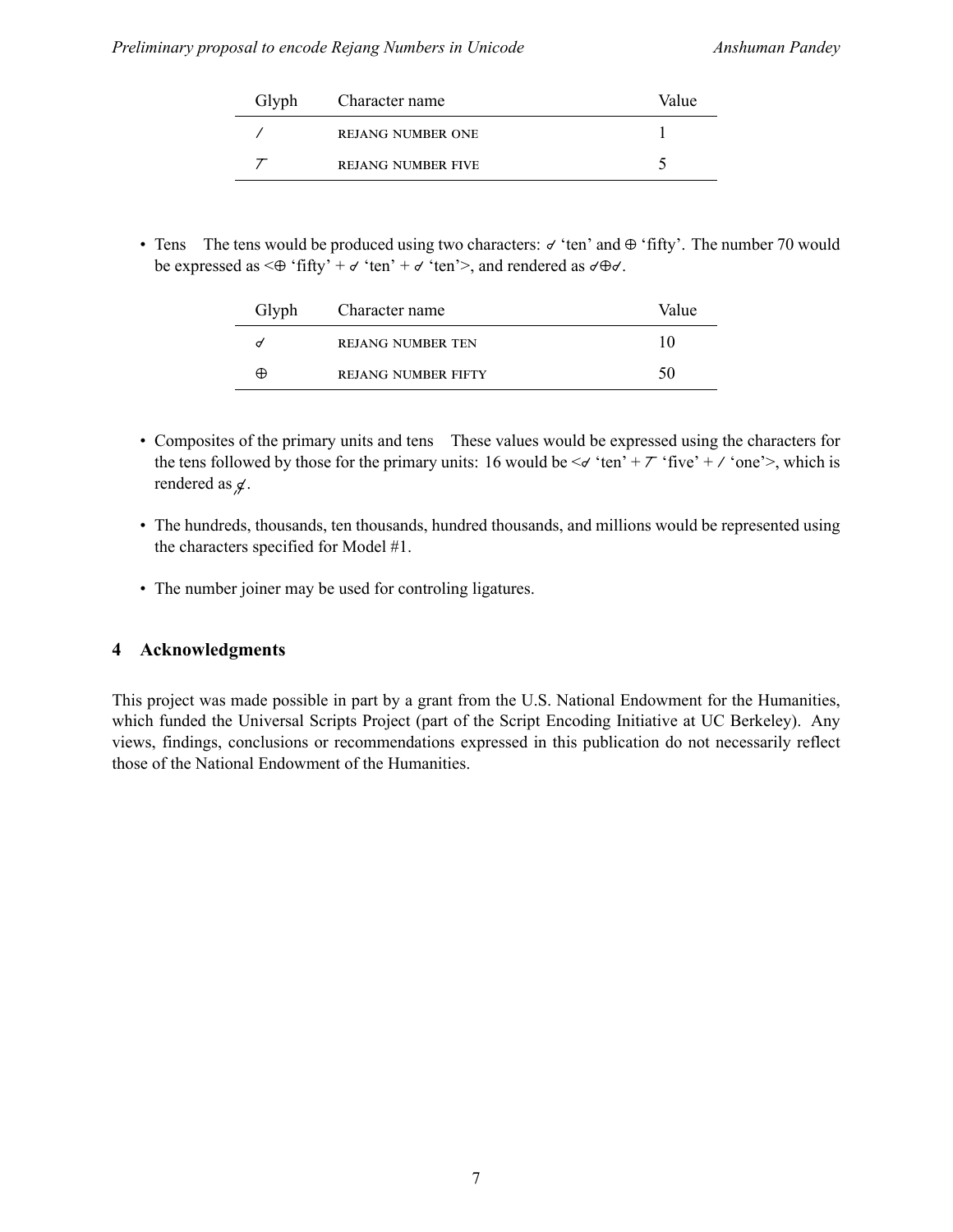|                       |     | $A \times G$ $A$                                     |  |
|-----------------------|-----|------------------------------------------------------|--|
|                       |     | <b>EJACUNG</b><br>в                                  |  |
|                       |     | (REJASG)                                             |  |
|                       |     |                                                      |  |
| 1                     | 1.  | 30.                                                  |  |
|                       | 2.  | 40.                                                  |  |
| 41                    | 3.  | 50.<br>$=$<br>℗                                      |  |
| $\gamma\gamma$        | 4.  | 60.<br>ød                                            |  |
| $\tau$<br>$\equiv$    | 5.  | 70.<br>m                                             |  |
| ú<br>$=$              | 6.  | 80.                                                  |  |
| ıTı<br>$\blacksquare$ | 7.  | 90.<br>$\mathcal{S}$ co c                            |  |
| 历经<br>$\equiv$        | в.  | 100.<br>$\equiv$                                     |  |
| $=$                   | 9.  | 110.<br>$\blacksquare$<br>$\frac{1}{2}$              |  |
| ď<br>$\blacksquare$   | 10. | 150.<br>хÓ                                           |  |
| J,<br>ü               | 11. | 200.<br>$0^{\times}$<br>m                            |  |
| c/u<br>$\equiv$       | 12. | 300 .<br>$\times$<br>$\equiv$                        |  |
|                       | 13. | 400.<br>$\times$ $\sigma$ $\times$<br>$\overline{ }$ |  |
|                       | 14. | ×О<br>500.                                           |  |
|                       | 15. | 600 .<br>m                                           |  |
| LETTHERMAN            | 16. | 1.000.                                               |  |
|                       | 17. | 2.000.                                               |  |
|                       | 18. | 3.000.                                               |  |
|                       | 19. | 4.000.                                               |  |
|                       | 20. | 5.000.                                               |  |
| $dd =$                | 21. | 6.000.                                               |  |
| dd <sub>ii</sub> =    | 22. | 7.000.                                               |  |
| dd.                   | 23  | 10,000.<br>$\equiv$                                  |  |
| $dd =$                | 24. |                                                      |  |
|                       | 25. |                                                      |  |

Figure 1: Examples of *angka bejagung*.